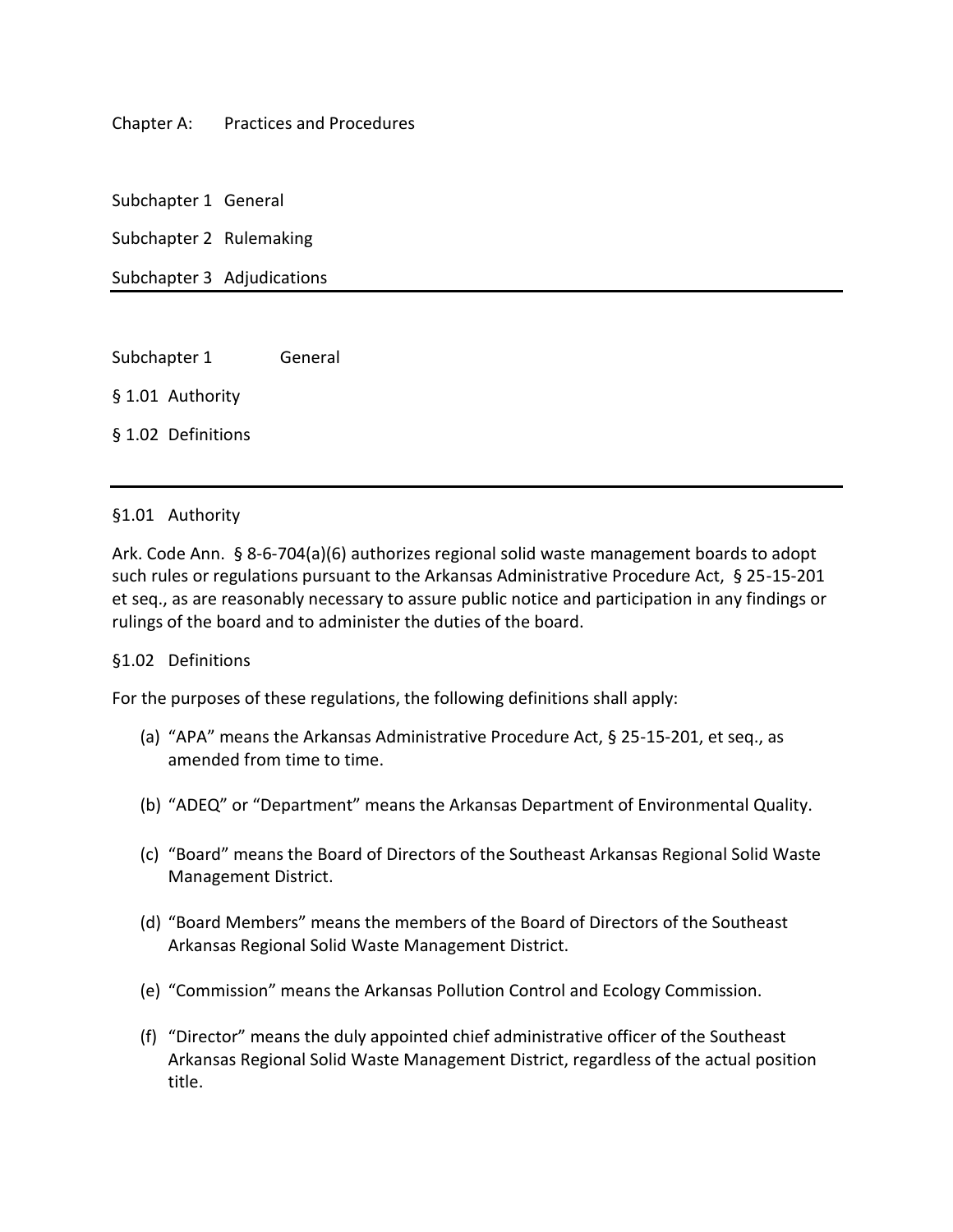- (g) "District" means the Southeast Arkansas Regional Solid Waste Management District, which includes the counties of: Arkansas, Ashley, Bradley, Chicot, Cleveland, Desha, Drew, Grant, Jefferson and Lincoln.
- (h) "Person" means any individual, partnership, corporation, association, or public or private organization of any character.
- (i) "Rule" means any District regulation or statement of general applicability and future effect that implements, interprets, or prescribes law or mandatory policy, or describes the organization, procedure, or practice of the District.
- (j) "Rulemaking Action" shall include any action by the District to adopt, amend or repeal any District Rule.

### Chapter A: Practices and Procedures

Subchapter 2 Rulemaking

- §2.01 Proposed Rulemaking Action
- §2.02 Notice of Proposed Rulemaking Action
- §2.03 Public Comment
- §2.04 Public Hearing
- §2.05 Final Action
- §2.06 Emergency Proceedings
- §2.07 Filing
- §2.08 Effective Date
- §2.09 Certification of Rules
- §2.10 Official Records
- §2.11 Substantial Compliance
- §2.12 Preemption by State or Federal Law
- §2.13 Severability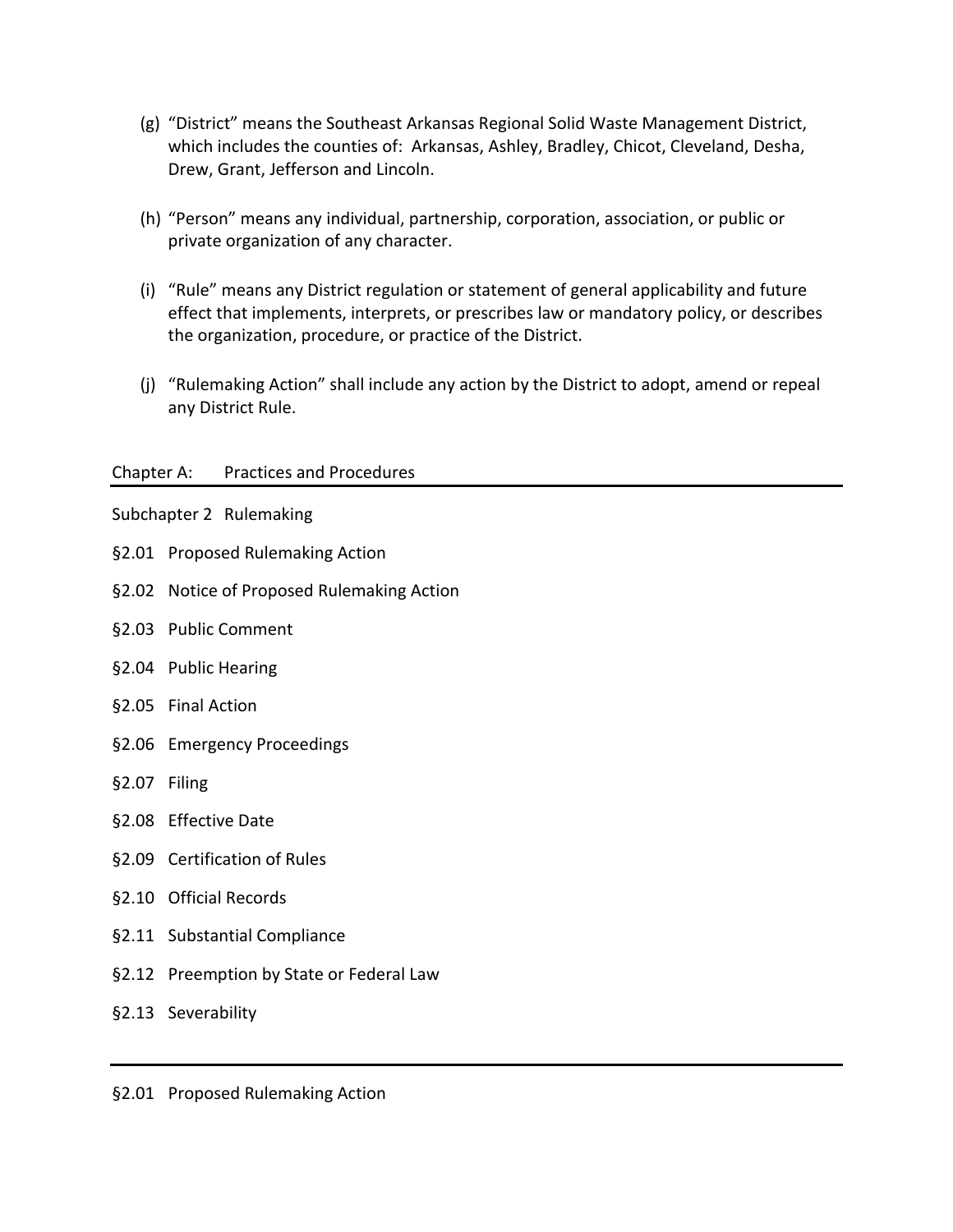At any Board meeting, the Board may adopt, amend, or repeal any Rule, consistent with the requirements of this Subchapter.

§2.02 Notice of Proposed Rulemaking Action

- (a) Notice of the proposed new rule or regulation, amendment or repeal of an existing rule or regulation, shall be given to the public at least thirty (30) days prior to any proposed Rulemaking Action.
- (b) The notice shall state the substance of the proposed new rule, amendment or repeal of an existing rule and provide information on obtaining a copy of the proposed Rule from the District. The notice shall inform the public of the time, place and manner in which they may present their comments.
- (c) Notice shall also be mailed, via first class mail, to all persons who request advance notice, in writing, of any Rulemaking Action by the District.
- (d) Unless otherwise required by law, the notice shall be published in the Arkansas Democrat-Gazette, or in such other newspaper(s) of general daily circulation selected by the Board, in its discretion and shall run for three consecutive days.
- (e) Together with any other required documentation, the notice and the proposed Rule shall also be provided to or filed with the Arkansas Secretary of State, the Bureau of Legislative Research, and such other agencies, as required by the APA.
- §2.03 Public Comment

The District shall afford all interested persons reasonable opportunity to submit written data, views, or arguments, orally or in writing.

§2.04 Public Hearing

- (a) The District may hold a public hearing to take oral comments from the public concerning any proposed Rulemaking Action.
- (b) The District must hold a hearing to accept oral comments from the public concerning any proposed Rulemaking Action if requested by twenty-five persons, by a governmental subdivision or agency, or by an association having not less than twentyfive members.
- (c) Should a public hearing be held, notice of the hearing shall be made in the manner provided in §2.02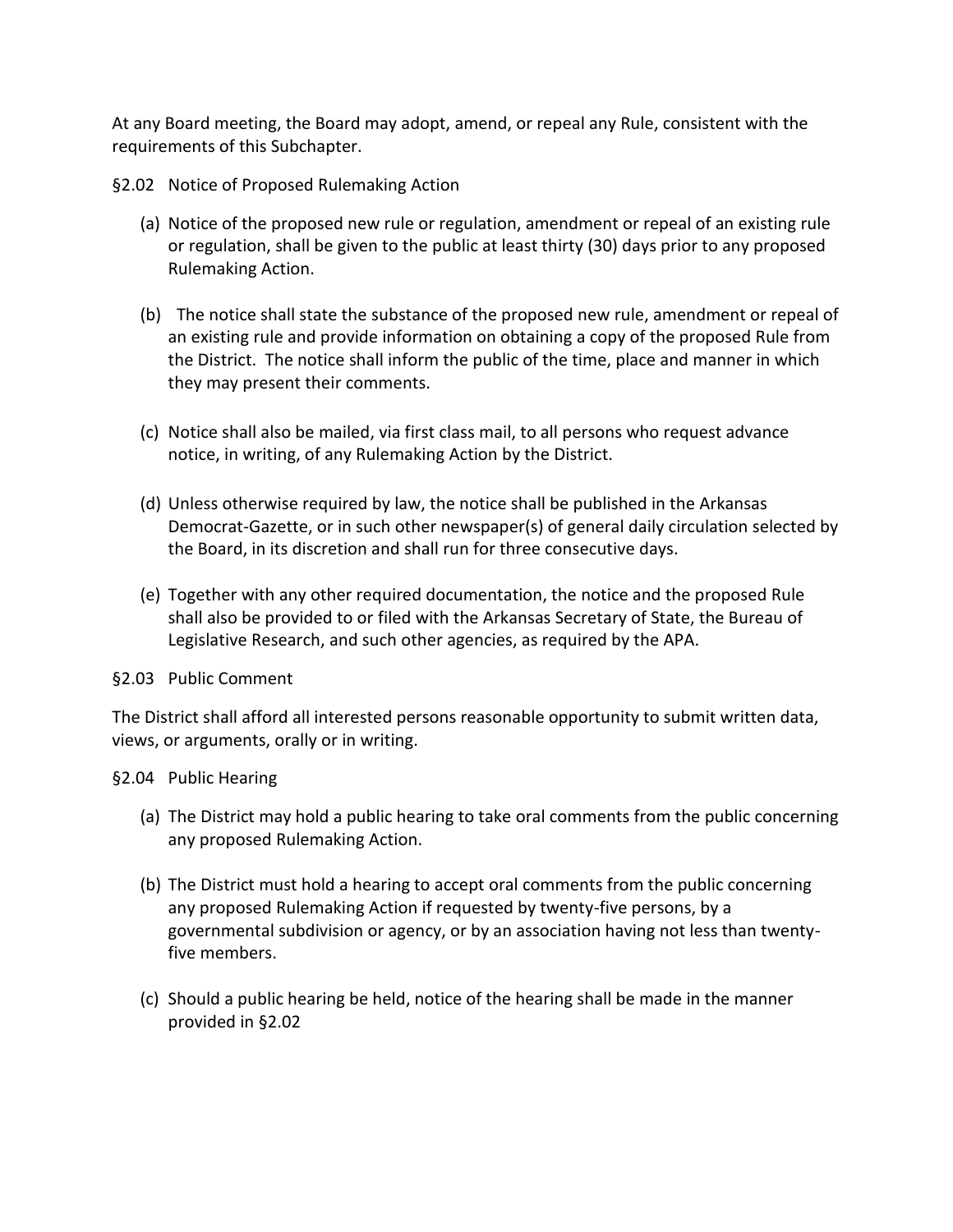(d) Where regulations are required by law to be made on the record after opportunity for a hearing, the provisions of that law shall, as applicable, apply in place of these requirements.

### §2.05 Final Action

- (a) At any Board meeting following the close of the public comment period and following a public hearing, if any is held, the Board may act on the proposed Rule by: adopting it as originally written; adopting a modified version; or, rejecting the Rule.
- (b) The District shall fully consider all written and oral submissions pertaining to the Rulemaking Action before finalizing the language of the proposed Rule.
- (c) The Board reserves the right to re-issue any proposal for public comment following significant modifications.
- (d) Upon adoption of a Rule, the Board, if requested to do so by an interested person within thirty days of adoption, shall issue a concise statement of the principal reasons for or against its adoption, and demonstrating that public comments were duly considered.

### §2.06 Emergency Proceedings

Should the Board find that imminent peril to the public health, safety or welfare or compliance with federal laws requires adoption of a Rule upon fewer than thirty (30) days notice, and states in writing its reasons for that finding, it may proceed without prior notice or hearing, or upon any abbreviated notice and hearing that it may choose, to adopt an emergency Rule. Any emergency Rule so adopted may be effective for no longer than one hundred twenty (120) days.

# §2.07 Petition for Rulemaking

Any person residing or doing business within the District may petition the Board for a Rulemaking Action. Within thirty (30) days after submission of a petition, the Board shall either deny the petition, stating in writing its reasons for denial, or shall initiate rulemaking proceedings. If no action is taken by the Board within thirty (30) days, the petition shall be deemed to be denied, and the Board shall not be required to take any further action, except to state its reasons for denial, in writing within ten (10) days after such denial is deemed to have occurred.

# §2.08 Filing of Adopted Rule

The Board shall file with the Secretary of State, the Arkansas State Library, and the Bureau of Legislative Research, and any other agency or legislative body, as required by law, the adopted Rule, a statement of financial impact for the Rule and any other information or documents required by law.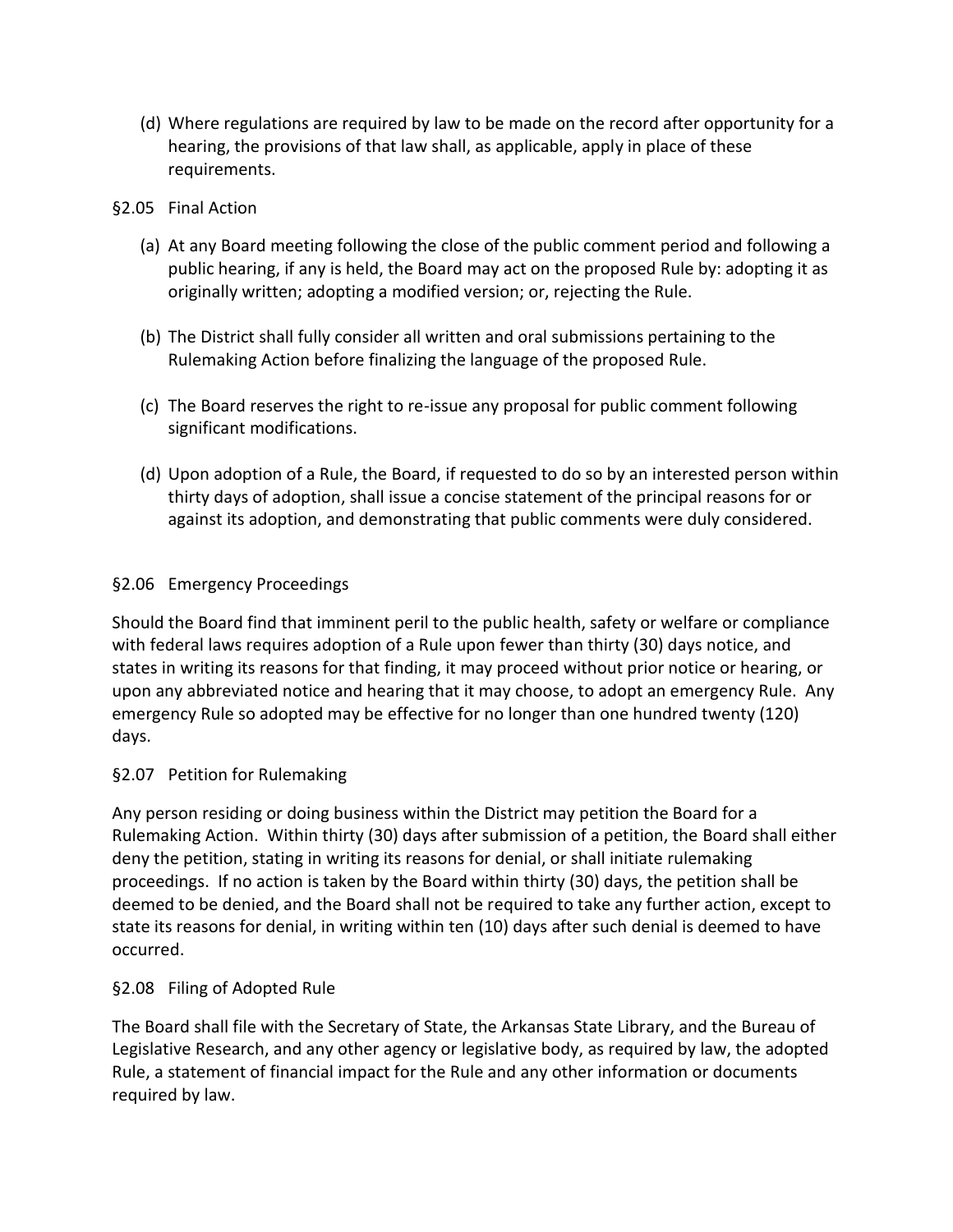### §2.09 Effective Date

Each Rule adopted by the Board shall be effective thirty (30) days after filing unless a later date is specified by law or in the Rule itself. However, an emergency Rule may become effective immediately upon filing, or at a stated time less than thirty (30) days thereafter, if the Board finds that this effective date is necessary because of imminent peril to the public health, safety or welfare. The Board's finding and a brief statement of the reasons therefore shall be filed with the regulation. The Board shall take appropriate measures to make emergency Rules known to the persons who may be affected by them.

# §2.10 Certification of Rules or Regulations

A copy of any Rule adopted by the Board may be certified by signatures of the Chairman of the Board and Secretary, or by such other method as determined by the Board.

### §2.11 Official Records

The District shall maintain a certified copy of every Rule adopted by the Board, and a copy of all other documents required to be filed by this Subchapter and, proof of all required filings. These copies shall be kept at the principal office of the District. A copy of each notice of rulemaking shall also be kept on the file at the District.

### §2.12 Substantial Compliance

Every Rulemaking Action by the Board after the effective date of this Subchapter shall be effective if the Rulemaking Action substantially complies with this subchapter.

# §2.13 Preemption by State or Federal Law

If any law of the State of Arkansas or the United States shall require a different method for Rulemaking Action in a particular situation, the provisions of this Subchapter shall be preempted to the extent necessary to comply with State or Federal law. Whenever possible, the provisions of this Subchapter shall be interpreted to be consistent with requirements of State and Federal law.

### §2.14 Severability

If any provisions of any District Rule or the application thereof to any Person or circumstance is held invalid, such invalidity shall not affect other provisions or applications of District Rules which can be given effect without the invalid provision or application, and to this end the provisions of all District Rules shall be considered severable.

Chapter A: Practices and Procedures

Subchapter 3 Adjudications

§3.01 Assessment of Penalty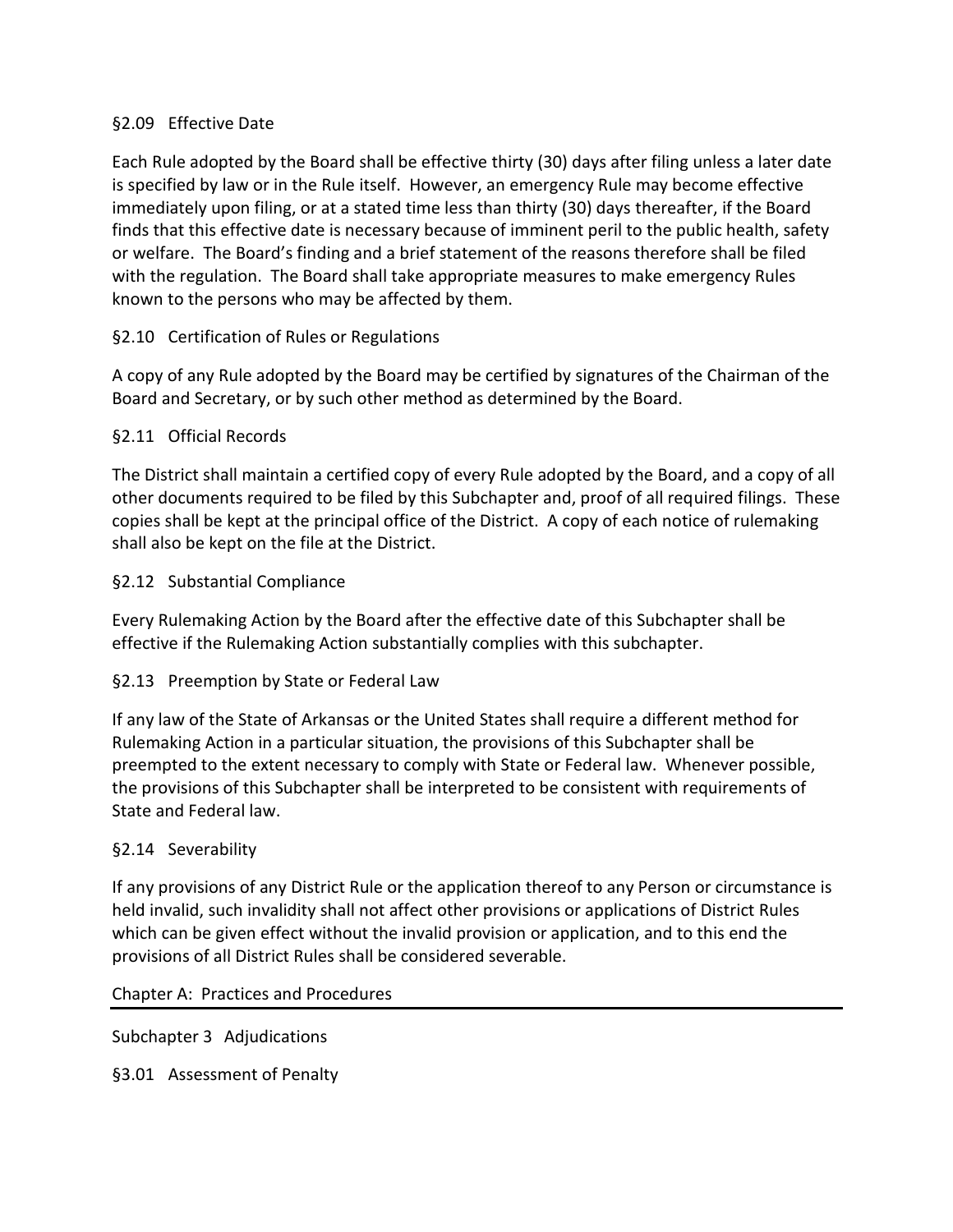§3.02 Form

§3.03 Request for Appeal

- §3.04 Appeal to Board
- §3.05 Final Agency Action

§3.06 Appeals to Circuit Court

#### §3.01 Assessment of Penalty

The Director, who shall keep a log of all complaints or violations as determined by the District, is granted the discretion and authority, to the extent permitted by Ark. Code Ann. §§ 8-6-701 et seq., to assess monetary penalties for violations of District Rules as well as to revoke, suspend or deny a license or permit to any person for cause. No formal action regarding a complaint or violation, outlined below, may be taken until efforts have been made to resolve the violation or complaint informally and after the expiration of a twenty four (24) hour period granted by the Director to correct or remediate the complaint or violation.

#### §3.02 Form

- (a) Penalties shall be assessed by a written Administrative Order, signed by the Director or his or her authorized designee, and delivered to the person against whom the penalty is assessed, with the right to appeal and have a hearing as set out below.
- (b) Administrative Orders shall be delivered in person or by Certified Mail, Return Receipt Requested, to the address of record at the District.
- (c) The Director has the discretion to attach a Consent Agreement to an Administrative Order and to enter into Consent Agreements to settle any Administrative Order.

#### §3.03 Request for Appeal

- (a) Within thirty (30) days of the receipt of any Administrative Order, the person against whom the Order was issued can request an appeal before the District Board, who may waive any penalty for a first offense based on the person's prior record.
- (b) The request for appeal must be in writing and received by the District office no later than close of business thirty (30) days after the date of the Administrative Order. If the thirtieth day falls on a Saturday, Sunday or District holiday, the request is due by close of business the following business day.
- (c) Requests for appeal may be delivered to the District in person or by Certified Mail, return receipt requested.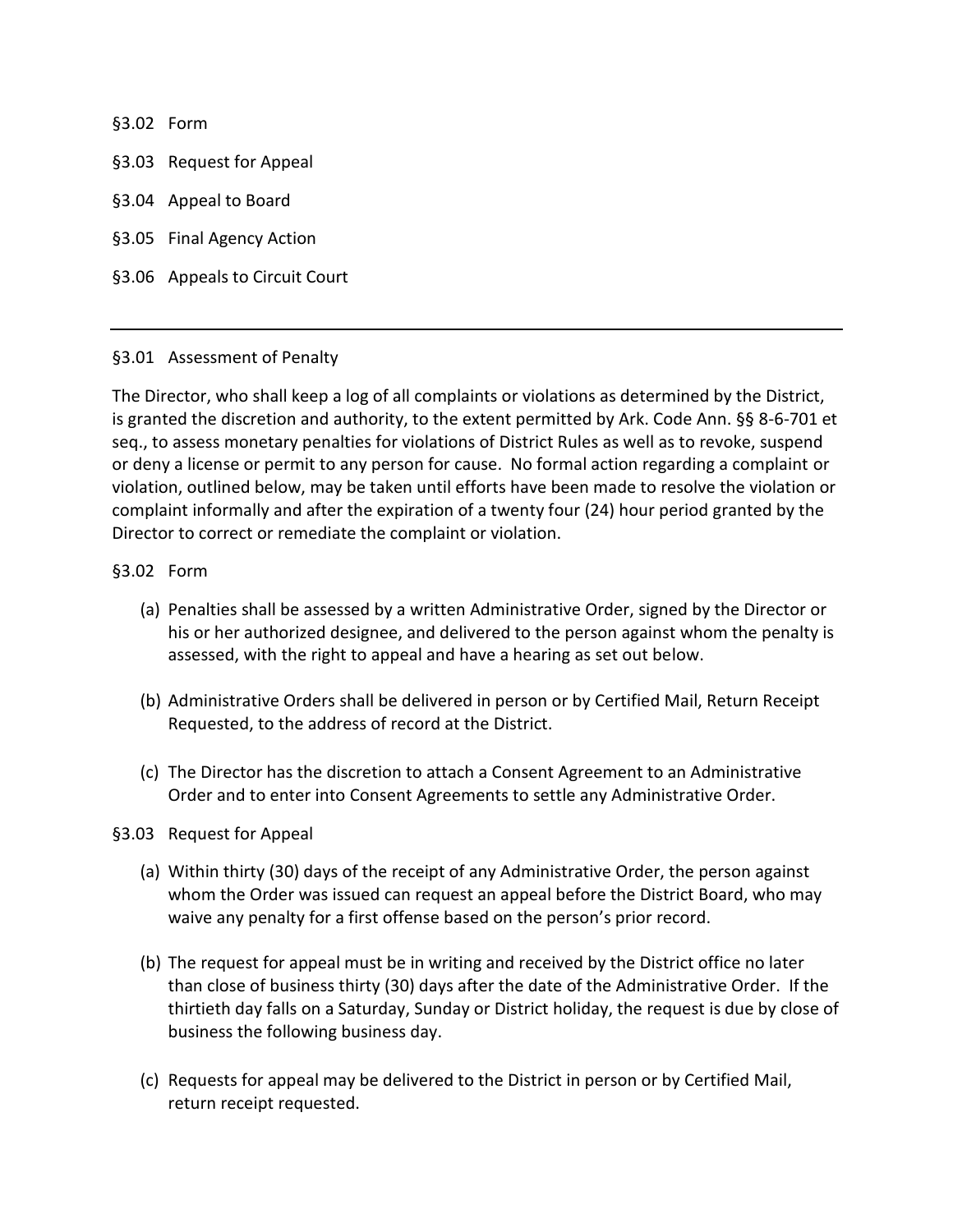#### §3.04 Appeal to Board

- (a) Persons who timely file a request for appeal shall be entitled to be heard at the first regularly scheduled Board meeting following their request for appeal, unless the request for hearing is received within fourteen (14) days prior to a scheduled Board meeting. In such an event, the appeal will be heard at the following regularly scheduled Board meeting.
- (b) Both sides may appear in person or by counsel. The District shall present their case first, followed by the appellant. Both sides may offer testimony and present evidence to be considered by the Board. Cross-examination shall be allowed as well as questioning by the Board.
- (c) The hearing shall be conducted by the presiding Chair of the Board.
- (d) Conduct of the hearing shall be informal. The Chair shall be entitled to use their discretion to allow, disallow or strike any evidence or testimony that they feel is irrelevant, unreliable or duplicative.
- (e) A court reporter shall be hired to develop a transcript of the hearing. This transcript, along with all evidence presented to and accepted by the Chair shall make up the Administrative Record in that matter.
- (f) At the close of the hearing, the Board shall enter a written order. Each party shall be responsible for drafting a written order to be submitted to the Board. Alternatively, the Board may draft an order at the close of the hearing.

§3.05 Final Agency Action

The written order adopted by the Board shall be the final agency action for the purpose of appeal to Circuit Court.

§3.06 Appeals to Circuit Court

The appellant may appeal the final agency action of the Board to Circuit Court in the appropriate county required by the APA.

| Chapter B    | District Bylaws                              |
|--------------|----------------------------------------------|
| Subchapter4  | General                                      |
| Subchapter 5 | Governing Body – Regional Board of Directors |
| Subchapter 6 | <b>Regional Board Meetings</b>               |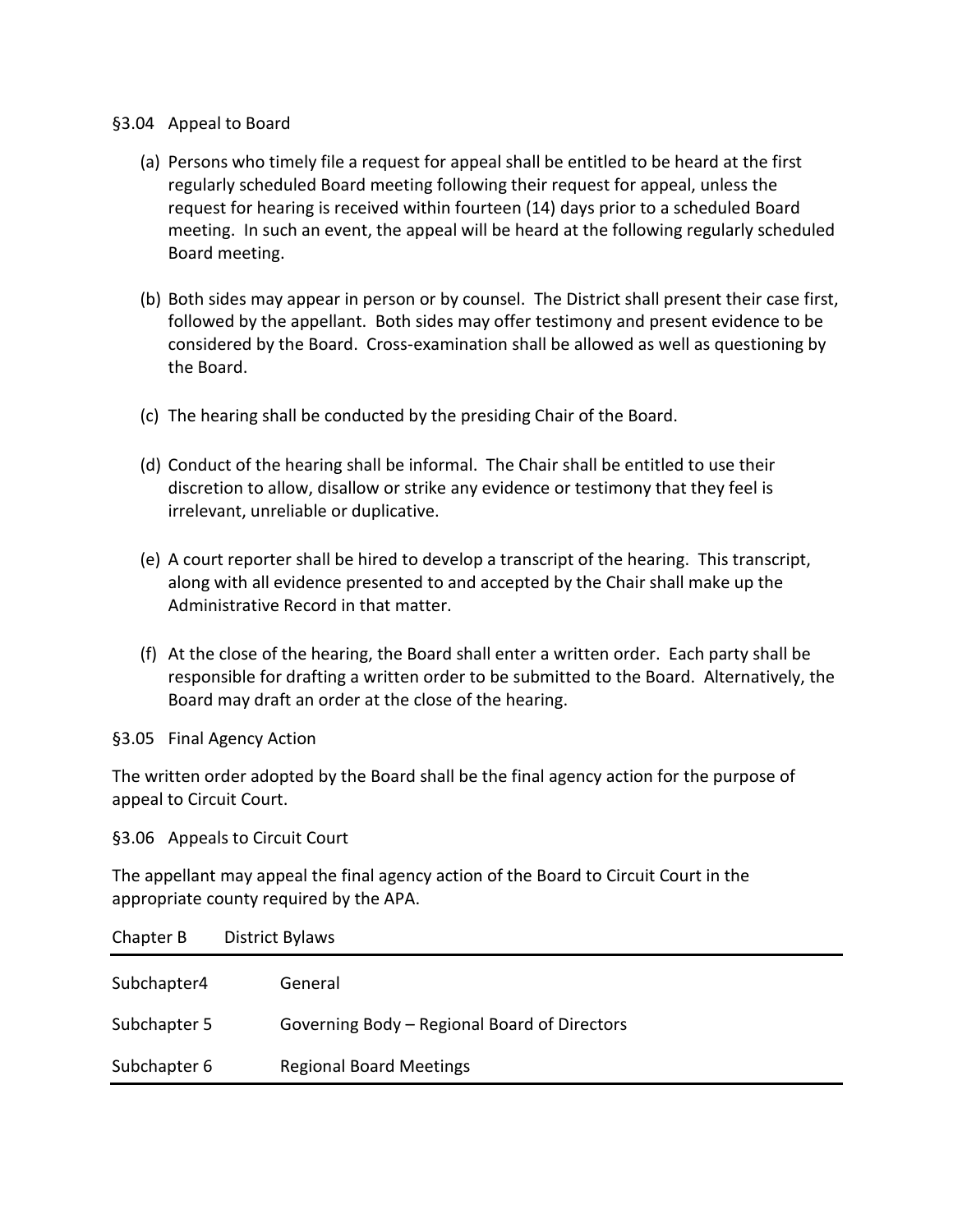Subchapter4 General §4.01 Name §4.02 Authority §4.03 Purpose §4.04 Jurisdictional Boundaries

§ 4.01 Name

The name of the District is: Southeast Arkansas Regional Solid Waste Management District.

§ 4.02 Authority

The District was created in July 1989 pursuant to the provisions of Arkansas Code Ann. § 8-6- 707 and Commission Regulation 22. The District shall continue to exist until dissolved by unanimous decision of the Board or pursuant to a procedure otherwise authorized by law.

§ 4.03 Purpose

The purpose of the District is the protection of the public health and the environment through regional planning and the development and implementation of a Solid Waste Management System.

§ 4.04 Jurisdictional Boundaries

The District includes the counties of Arkansas, Ashley, Bradley, Chicot, Cleveland, Desha, Drew, Grant, Jefferson and Lincoln.

|                             | Chapter B District Bylaws                    |  |  |  |
|-----------------------------|----------------------------------------------|--|--|--|
| Subchapter 5                | Governing Body - Regional Board of Directors |  |  |  |
|                             | § 5.01 Board of Directors                    |  |  |  |
| § 5.02 Officers             |                                              |  |  |  |
| § 5.03 Executive Committee  |                                              |  |  |  |
| § 5.04 Appointed Committees |                                              |  |  |  |
| § 5.05 Membership           |                                              |  |  |  |
|                             |                                              |  |  |  |

§ 5.01 Board of Directors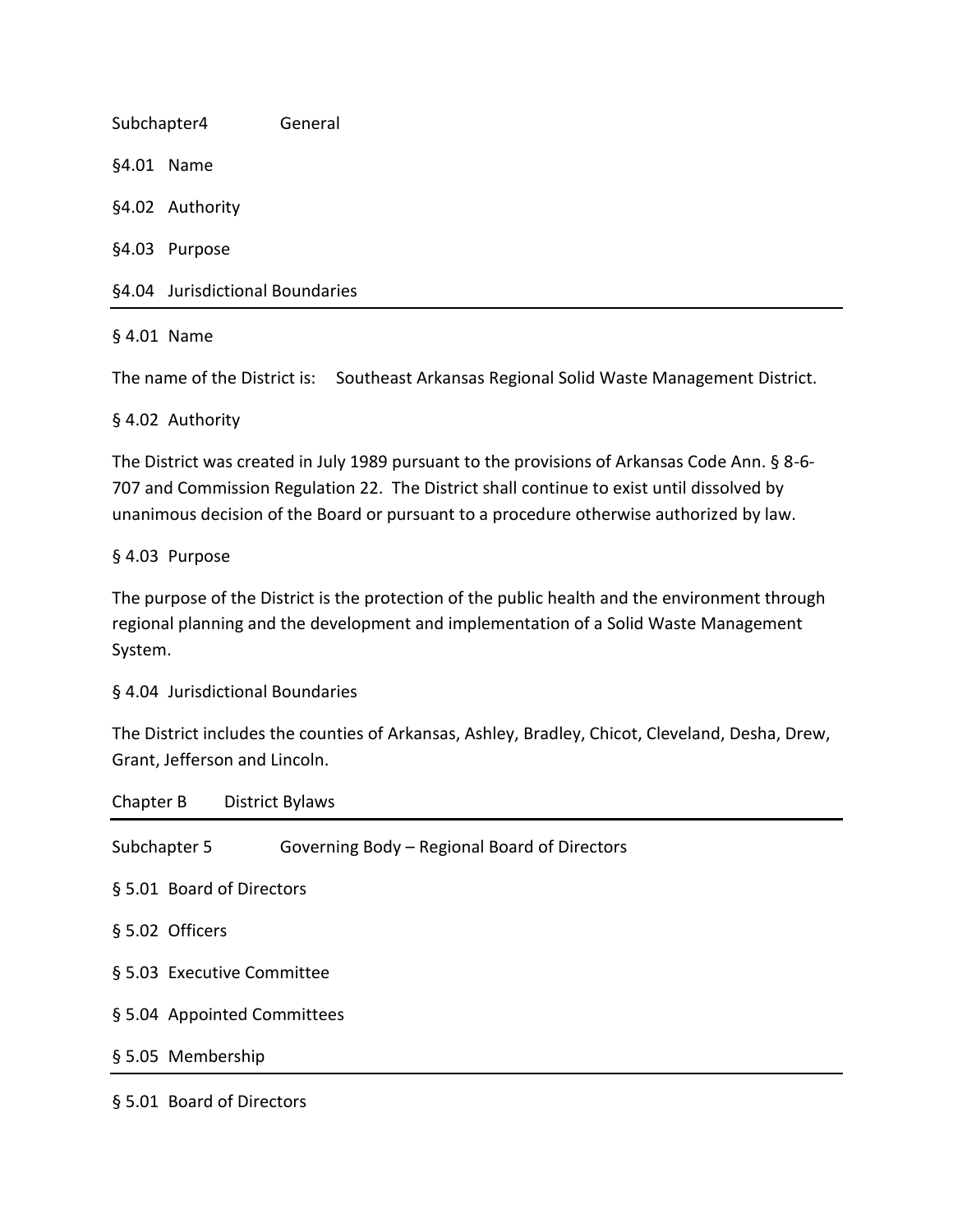The District shall be governed by the Board. The Board shall plan for and oversee the operations, finances and polices of the District and shall have all powers and duties as provided and authorized by state law and these Rules.

# § 5.02 Officers

The general officers of the Board shall consist of Chairman, Vice-Chairman, Secretary and Treasurer. Officers shall serve one year terms beginning July 1. Officers shall retain their duties until they resign or a replacement has been elected by the board. In the discretion of the Board, any two or more offices may be held by the same person, except the Chairman may not hold any other office concurrently.

(a) Chairman: The Chairman shall preside at all meetings of the Board and shall advise with the other officers of the Board on matters of policy. He shall have other powers and perform other such duties as may be incidental to his office, as are given to him by these Bylaws, or may be assigned to him by the Board.

(b) Vice-Chairman: In the absence of the Chairman, the Vice-Chairman shall act as Chairman. In addition, the Vice-Chairman shall serve as Parliamentarian for the Board.

(c) Secretary: The Secretary shall keep or cause to be kept minutes of the proceedings of the Board in appropriate books provided for that purpose, see that all notices are duly given as required by the Board and perform such other duties as may be assigned or delegated by the Chairman or Board.

(d)Treasurer: The Treasurer shall have general charge and custody and be responsible for all funds of the Board, deposit or cause to be deposited all monies received, in the name of the Board, in such banks, or other depositaries as may be designated by the Board. The Treasurer shall keep or cause to be kept correct and complete books and records of account and perform all such other duties as may be assigned to him by the Board.

# § 5.03 Executive Committee

- (a) The Executive Committee shall consist of the officers of the Board.
- (b) The Chairman of the Board shall be the Chairman of the Executive Committee.
- (c) Three (3) members of the Executive Committee present in person or represented by proxy shall constitute a quorum. All proxies shall be in writing and filed with the Chairman prior to or at the time of the meeting.A majority vote of those members present in person or represented by proxy shall be required for any action of the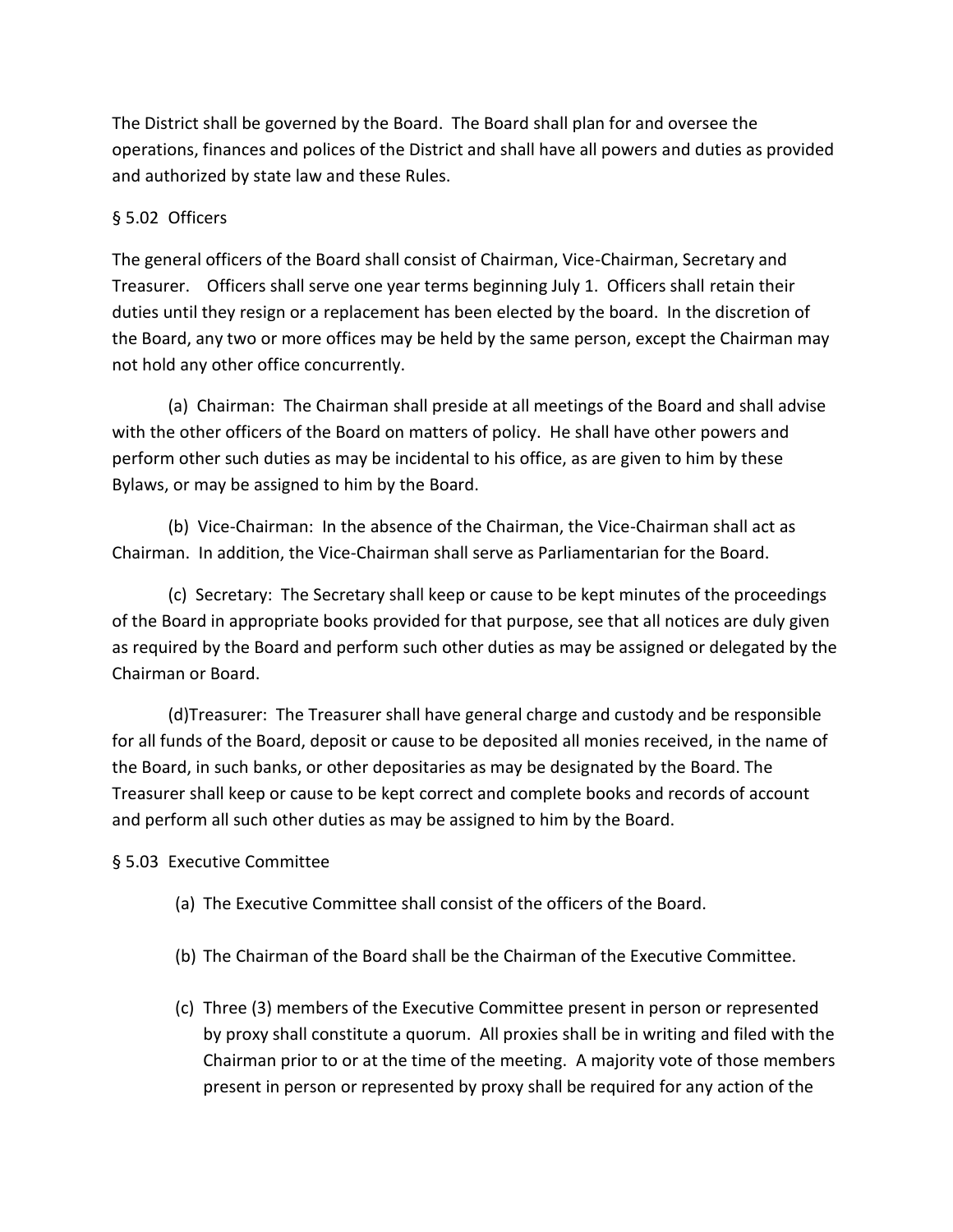Executive Committee. The Executive Committee may act on behalf of the Board between the regularly scheduled meetings of the Board. Such action by the Executive Committee shall be reported to the Board and shall have the effect of the Board until rescinded by the Board.

# § 5.04 Appointed Committees

The Chairman shall have the authority to appoint committees as the need arises.

# §5.05 Membership

Except as otherwise permitted in Ark. Code Ann. § 8-6-703(b)(2), the membership of the board will consist of the county judge of each county within the District, the mayors of each first class city within the District, the mayors of each city within the District which is a county seat, and the mayors of each city within the District with a population of 2,000 or more.

| Chapter B    | <b>District Bylaws</b>         |
|--------------|--------------------------------|
| Subchapter 6 | <b>Regional Board Meetings</b> |
| §6.01        | Meetings                       |
| §6.02        | Quorum                         |
| §6.03        | Amendment of Bylaws            |
| §6.04        | Parliamentary Procedure        |

# § 6.01 Meetings

- (a) Regular meetings of the Board will be held as determined by the Board. The meeting date, place, and time shall be determined by the Director and shall be held at a place and time reasonably accessible to all Board Members. Meeting dates may be delayed or changed by the Director, the Board or the Executive Committee.
- (b) Special meetings of the Board may be called at any time by the Chairman, Director, by resolution of the Board, or by a majority of the Executive Committee.
- (c) Appointed Committee meetings shall take place on call of the Chairman of the Committee.